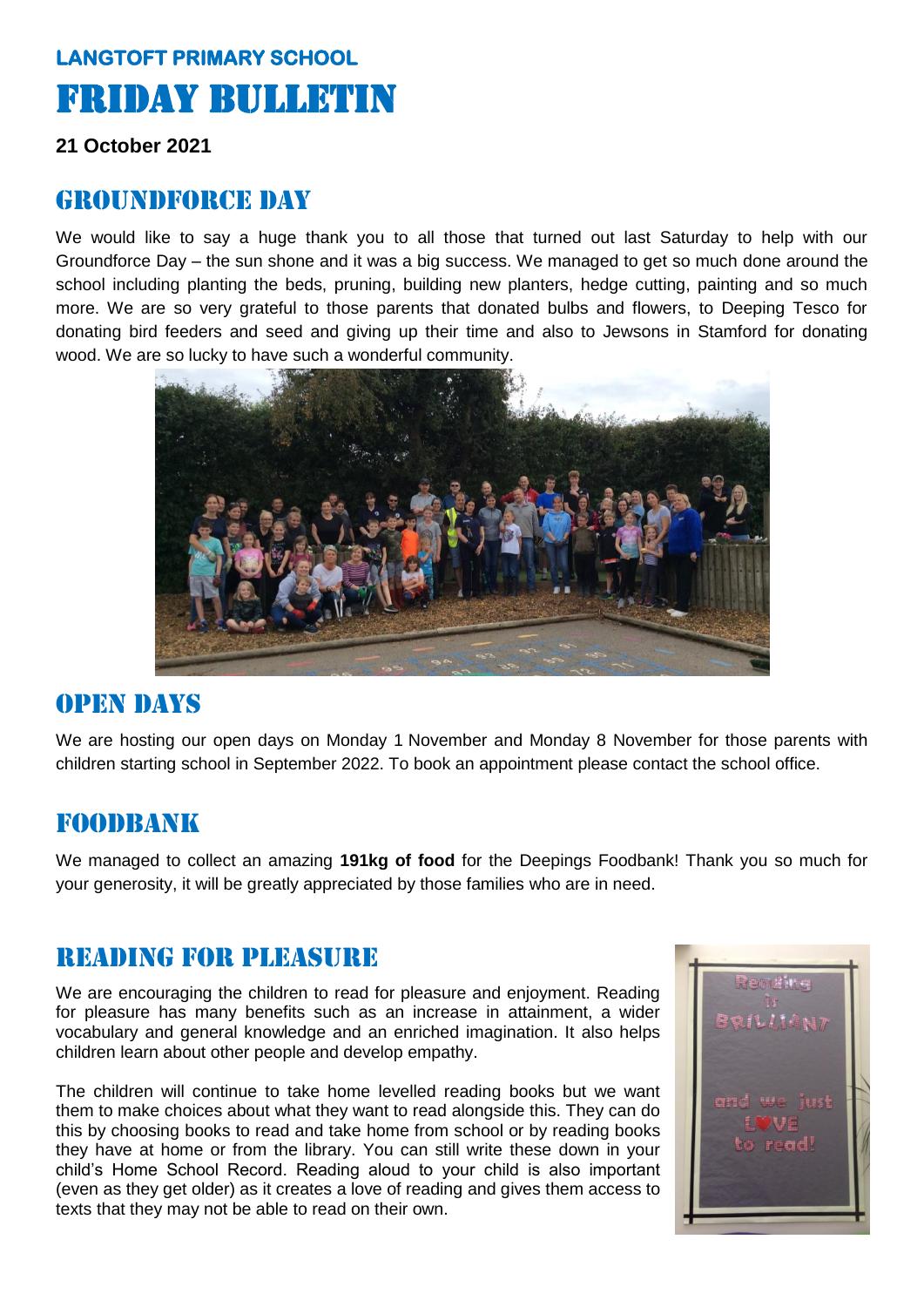We have created new displays in the library and we need your help with one of them. **We would love you to take a photograph of your child reading their favourite book at home**. This could be in a comfy, cosy place or a more imaginative place. The choice is yours! We will display the children's photographs for the rest of the school to see. It doesn't have to be a book- it could be a comic, magazine, etc. We want to promote a love of reading. Thank you in advance.

**Please send your photos to [enquiries@langtoft.lincs.sch.uk](mailto:enquiries@langtoft.lincs.sch.uk) and address them to Ms Bytheway.**

#### Author of the month

Each month we will be exploring a different author and in assembly this week we have been finding out about Malorie Blackman. She is a famous children's author who has published a wide variety of children's books all featuring black characters, from picture books to those for young adults; she has even written episodes for Dr Who and the series Noughts and Crosses is based on her book. We have a number of her books in school and we are encouraging the children to try reading one of her books, either in school, at home or to borrow one from the library. We would love for children to share with us a book they have read.



### homework

After half term, homework set for children will be changed to focus on key skills in reading, writing and maths which we have identified all children need to practise. This will be as follows:

**READING:** Children are expected to read at home daily, with parents listening to their child read at least 3 times a week in Reception, Y1, Y2, Y3 and Y4 and at least once a week in Y5 and Y6. This should be recorded in your child's Home School Record.

#### **SPELLING:**

KS1: Spellings are sent weekly on a Friday and tested the following Friday which are linked to the RWInc sounds being learnt in class that week.

KS2: These are based on a two-week pattern handed out on a Monday, a mock test on the Friday then tested the following Friday. These spellings are based on the RWInc Spelling scheme used in school.

**MY MATHS / TT ROCKSTARS:** This will be set each Friday for Years 2 to 6.

**TOPIC:** This will be set to complete over the 6-week half term and will be linked to the year group's topic being studied. Teachers will provide a menu of ideas that the children can choose from.

**Our school expectation is that every child completes the homework set. Please do not be offended if we contact parents of those children not completing or handing in homework, we only wish to provide support as we feel that practise of these skills is vital to helping children progress in their learning.**